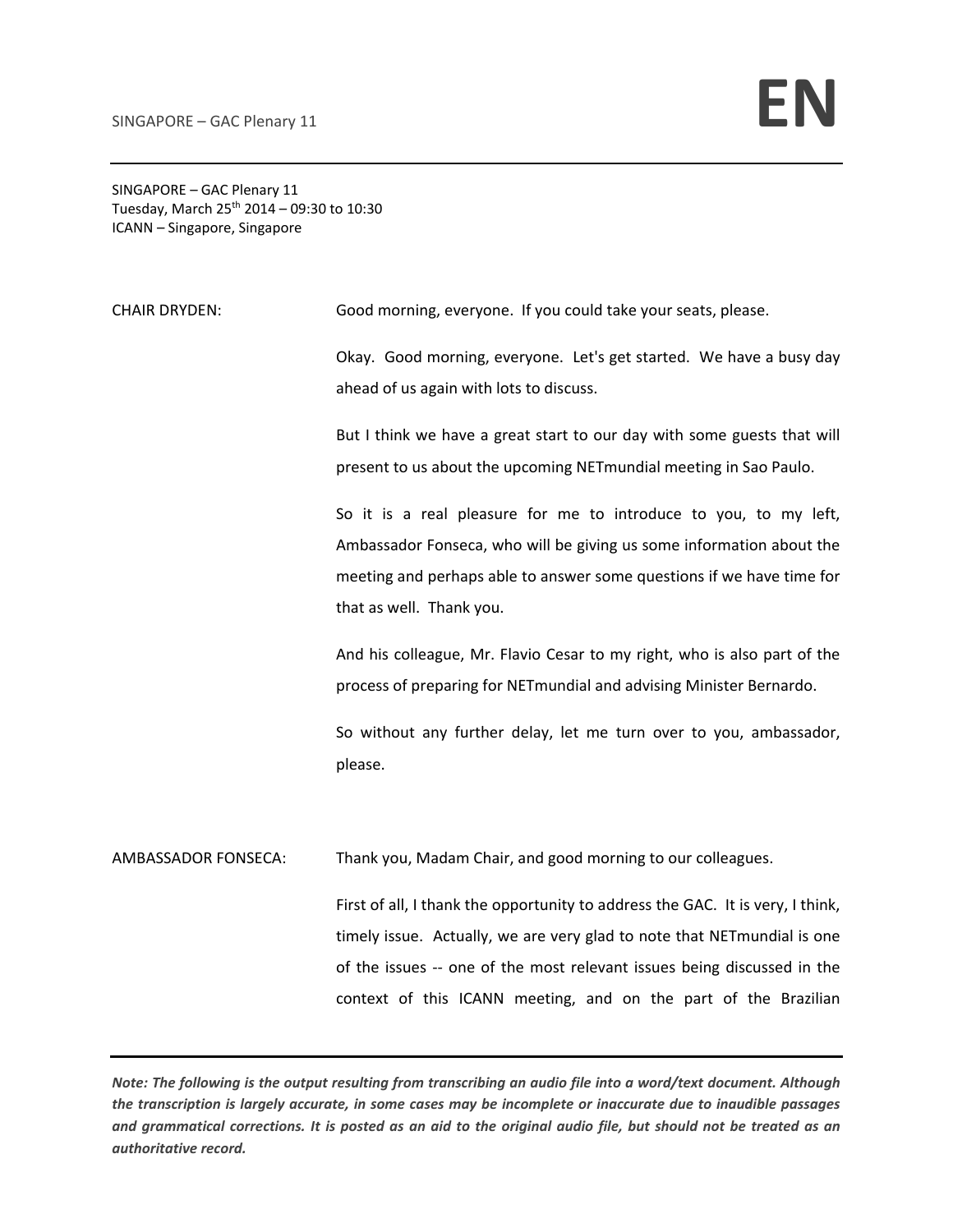government, but not only on behalf of the government because this is not purely governmental effort. I wish to express our great appreciation for the interest you are taking in this meeting.

As you may know, this meeting which we call in an abbreviated form NETmundial, the full name is the global multistakeholder meeting on the future of Internet governance it is due to take place in Sao Paulo on 23rd and 24th April, a little more than one month away from today, and it has some particular characteristics.

First of all, as the title indicates, it will not be an intergovernmental meeting. It will be a multistakeholder meeting. This was something President Dilma stated from the beginning when she had made the call for this meeting to take place in Brazil; that she wanted to provide a space not only for governments to interact but for leaders from government to interact fully with the private sector, civil society, the academic, technical community, and international organizations, in the understanding those are the modes ‐‐ the stakeholders identified as per the WSIS outcome documents.

So this is one very clear characteristic of this meeting. And in that sense, it is important to note that as a government, we are not in control or we are not in the ‐‐ we are in the driver's seat, but together with the other stakeholders. So all the decisions, all the preparations for the meeting and the way the meeting will unfold will not be a government‐led initiative. This is a very important thing to stress from the beginning.

Another important characteristic of the meeting is that it will discuss Internet governance but trying to have focus, two focused areas, the

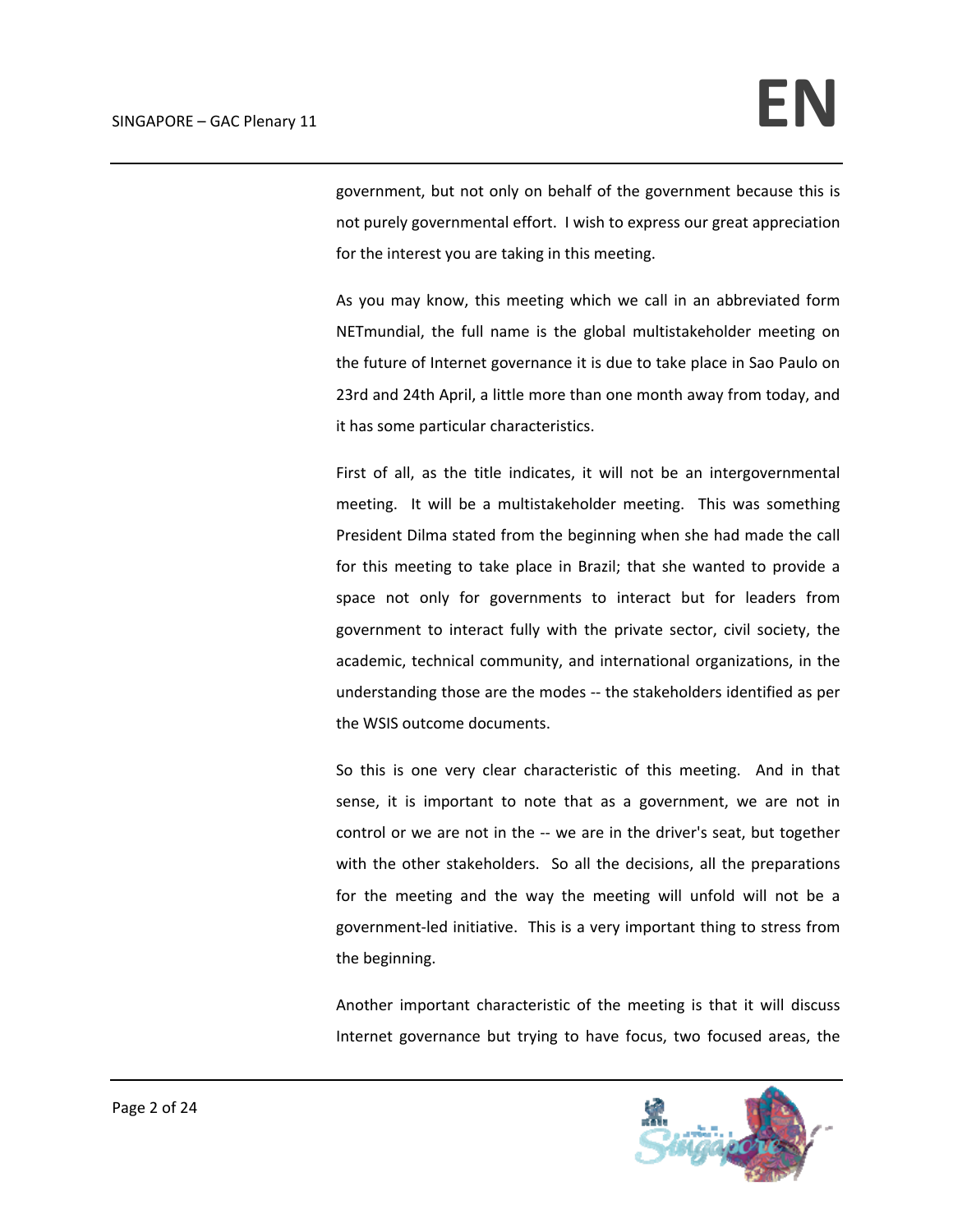first of which will be to discuss principles for Internet governance, and in this sense we take advantage of sets of principles that have been developed in different context, geographically diverse and encompassing different stakeholders. Nonetheless, the intention is, in the context of the meeting, to try to identify and to try to capture what of those principles can be of universal acceptance, and, therefore, should guide all the Internet governance discussions in each and every forum they take place.

The second focus area is an attempt to come up with proposals on interventions that would be necessary in regard to the existing framework for Internet governance. So we are calling this a roadmap for the future evolution of the Internet ecosystem.

So those are the two focus areas. They are broad enough. They allow for discussion on maybe any aspects of Internet that participants may found appropriate. Nonetheless, they, in a way, try to set some boundaries for the discussion.

Working this multistakeholder environment, we have been, on the Brazilian side, resorting to the Brazilian Steering Committee, which is, on our side, the organizing leg for the conference, and on the international side, as you may recall on the occasion of the last in Bali last year, a coalition was established gathering private sector, civil society, technical and academic communities -- that is to say, the nongovernmental actors ‐‐ to assist us in the preparation.

So the preparation is being led by Brazilian Steering Committee on the one side, 1net on the other. Various government will participate within the Brazilian Steering Committee representation, and we are interested,

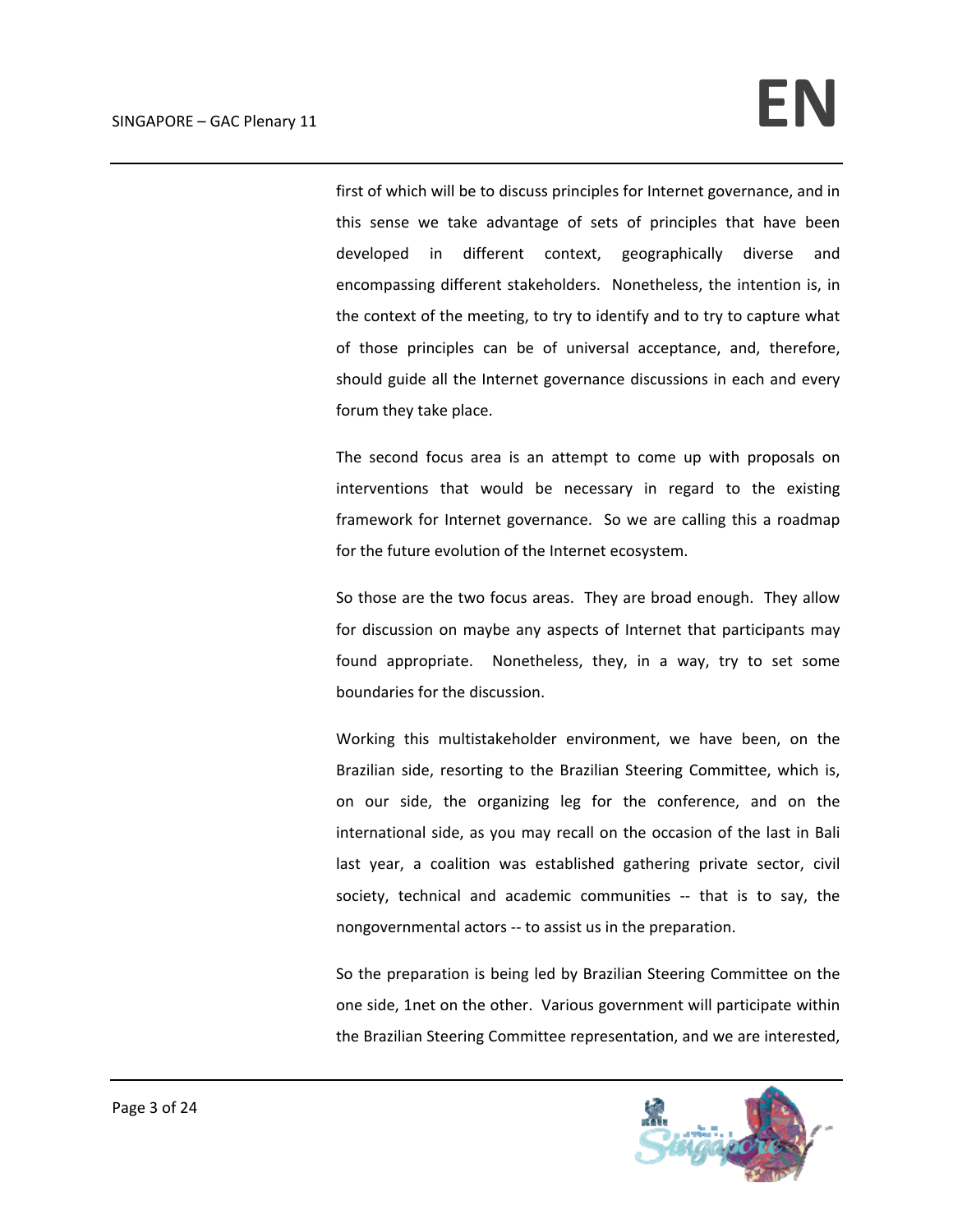together with the Ministry of Communication, to interact with governments.

So the Ministry of External Relations, which I represent, we have been interacting with government and serving as the liaison for this meeting.

At this point, it is important maybe to note that we have a dedicated email address, @itamaraty, which is netmundial@itamaraty, which is the name of our foreign ministry, .gov.BR. I can later on, together with my colleagues, give more details on this, but this is a dedicated email through which we can respond to any queries you may have, and also through this we have received ‐‐ offered to receive your contributions and also the indication of delegations for the meeting.

So we are serving as a liaison to the secretariat of the meeting. The other stakeholders will be addressing directly the secretariat, but as foreign affairs, we have taken upon us the responsibility to reach out to governments to ensure we have, let's say, this channel of communication.

So through netmundial@itamaraty.gov.BR, we have received your contributions. These have been channeled to the secretariat by the deadline that was established, which was March 8.

We have also been receiving the designations of delegations.

In regard to this, let me just recall that the executive multistakeholder committee that was established to provide for the organization of the meeting to make decisions on logistical aspects of the meeting has previously decided, and in this, if I can just make a step behind and say that we are in Sao Paulo meeting. This meeting will take place in a

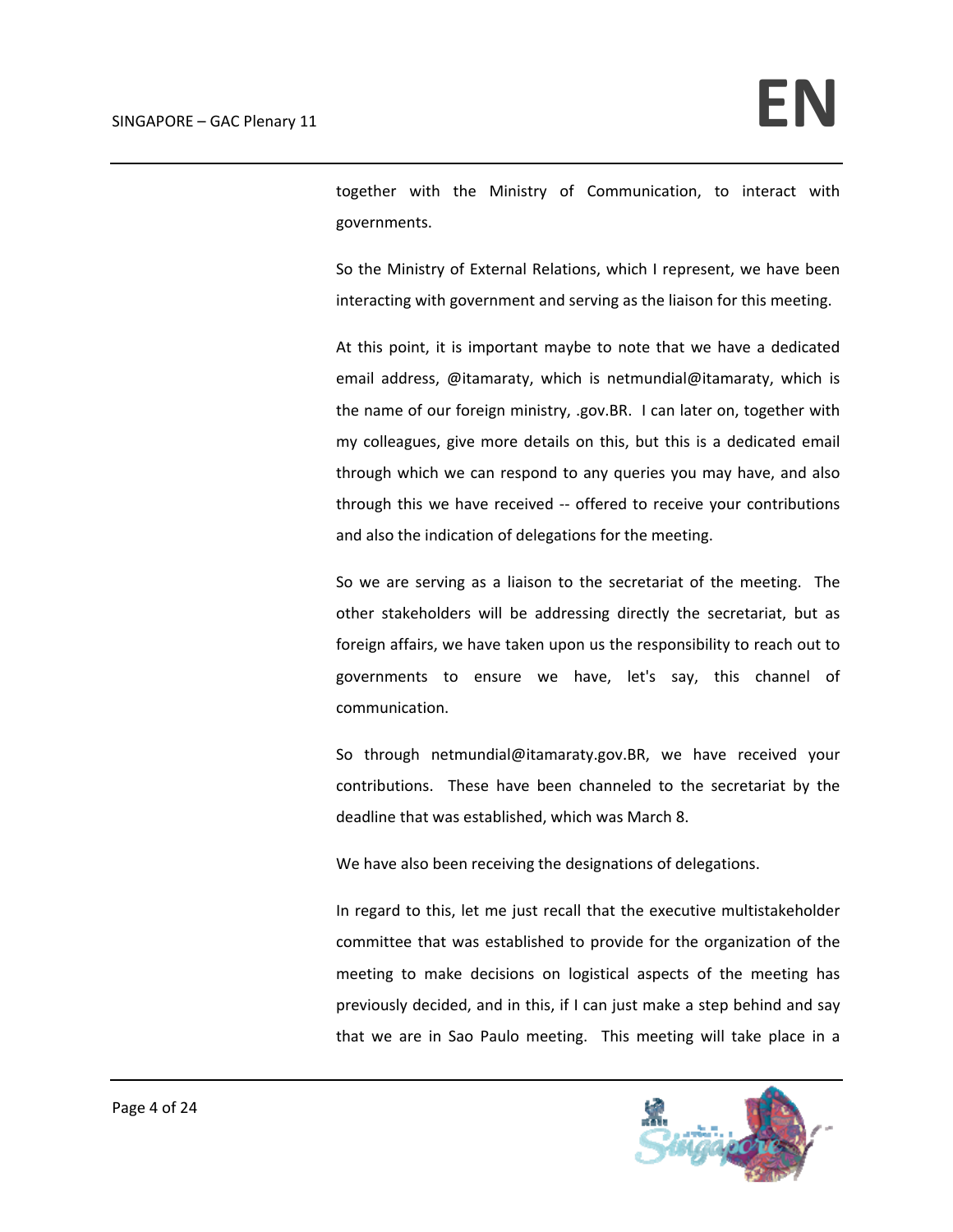hotel, Grand Hyatt Hotel in Sao Paulo, which has, unfortunately, rather limited space. And I recall, we have been working on a very tight schedule. The meeting was convened -- the call for the meeting was made in last October, and this has in a way limited our opportunity to reserve a larger space.

So the venue of the meeting is which was available for us, considering that some other things have been reserved for even two years behind. So the venue that was available, the most appropriate holds not more than 800 participants.

We must ensure balance between different stakeholders. So this has unfortunately led us, led the Executive Committee to establish some criteria for participation of governments that are not the usual way governments operate, of course, but for this meeting we will have rule of participation that will be, in the case of delegations, that will be headed by an authority of ministerial level.

The format will be one plus two. So for delegations headed by ministers. And if there is not a minister, ministerial‐level authority, it will be one plus one.

So I beg your indulgence in that regard, but again, this is linked to the fact we have limited space and also we have to accommodate different ‐‐ the other stakeholders in proportionate way.

I must say, we are very glad and thankful for governments for the understanding we have been receiving in that regard. Of course, additional participation might be considered to the extent that we have a clearer idea, understanding of confirmed participants, there might be

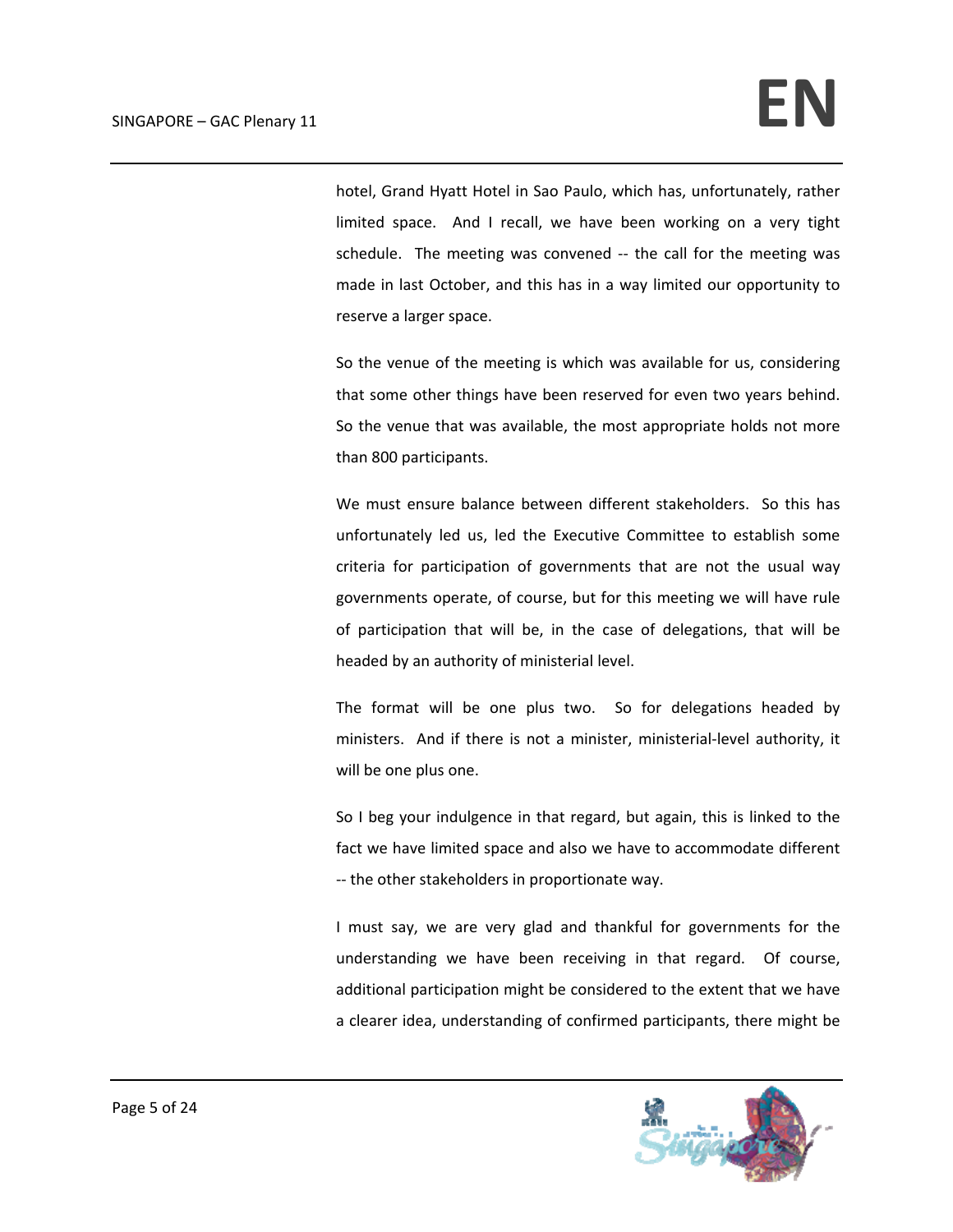an opportunity for increased participation. But at this moment, we are bound by those criteria that was set by the Executive Committee. And this is something that drives from the nature of the meeting.

I must say that we are very glad and very satisfied with the level of response we have had. At this moment, we have had quite very significant number of confirmations. Roughly half of the delegations who have confirmed have indicated they will send authorities at the ministerial level. So I'd like to take this opportunity to thank those governments that have already indicated their delegations, and they same time, invite you, in the case your government has not yet defined a delegation, to do so as early as possible.

In differentiation of the other stakeholders, there is no deadline for governments to indicate their delegations, but we would appreciate this could be done at your earliest convenience, especially because if your delegation is going to be led by a minister, we must make proper arrangements in regard to logistics, to the courtesies that will be offered. So it will be very much in interest of the meeting and the way we can work together if that information could be provided to us as early as possible. We would thank you for that.

One thing that is important I would like to highlight, and this is kind of frequently asked question we have been taking, regards the timeline for the preparation of the documents.

At this moment we are aiming ‐‐ this is our best expectation that at the end of the meeting, we can adopt a declaration, a document, the format is not yet fully finalized, but addressing the two format areas. So this outcome document would have a section on principles, one section on

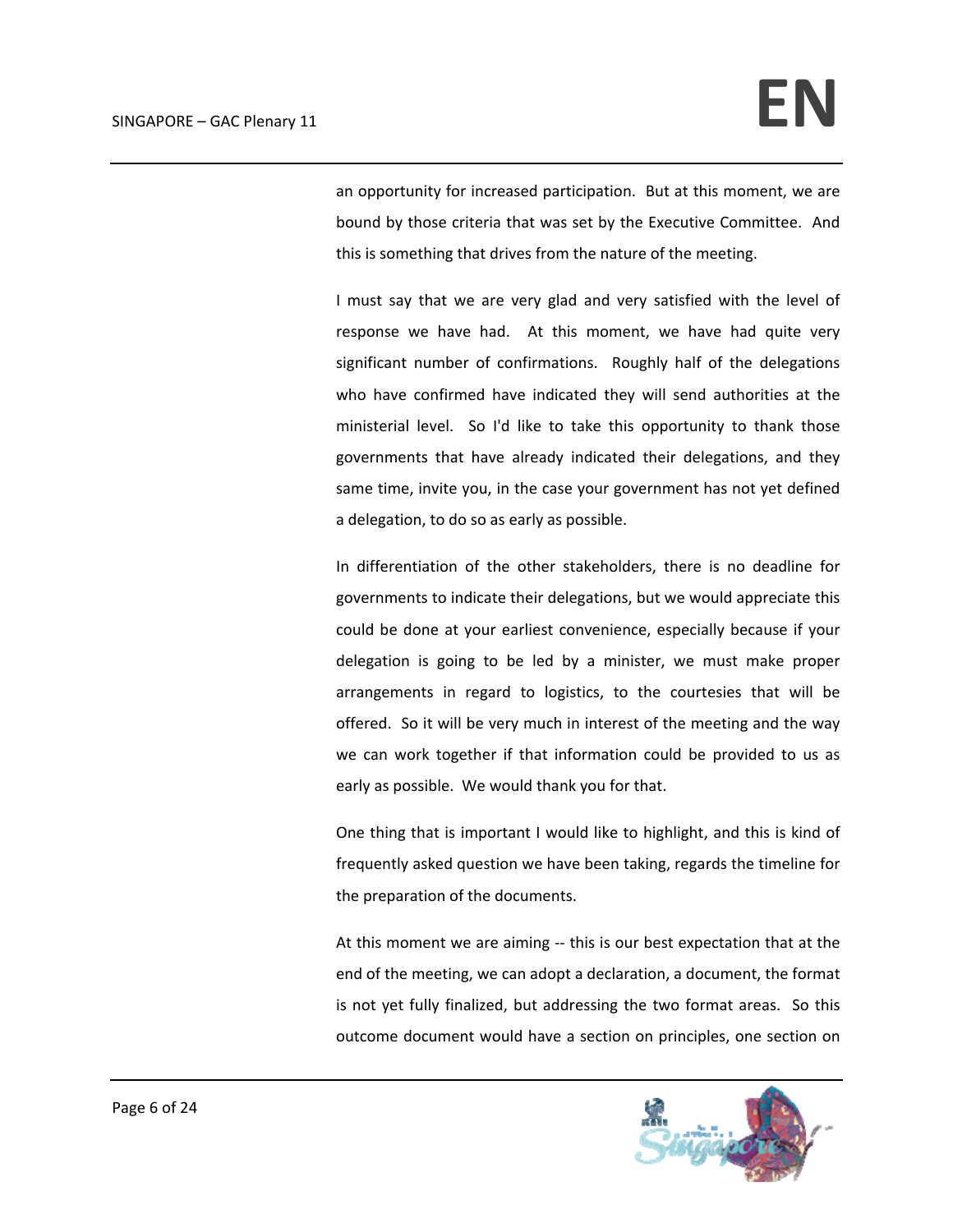## $SINGAPORE - GAC Plenary 11$

the roadmap, on the basis of the contributions, of the submissions that were sent to the secretariat by the deadline. There are 189 contributions were sent from all stakeholders. So on the basis of the submissions, the Executive Committee will be working with the aim that by April the 3rd, there will be, let's say, a draft zero of this outcome document. This will be conveyed to the high‐level committee, which is the political committee that was established, multistakeholder ‐‐ also multistakeholder in its composition, for its comments. And we expect that by April the 10th or April 11th, we'll be able to make this document public for comments, and then we'll be, of course, very close to the meeting. And on the basis of these three-stage preparation, the Executive Committee work, the high‐level meeting endorsement of the document and the public consultation period we expect to come up to the meeting with some proposal that would reflect the general sense of what will be feasible to achieve at the meeting with regard to those two focus areas. So you may understand that there is very big challenge involved in this effort to try to come up with something that will address the concerns of participants, but we feel confident that this will be, indeed, that we can fulfill this task, because, again, we are working on the basis of existing efforts, existing documents, existing proposals. We are looking at those ideas that will have very strong support and that could be finally endorsed by the plenary.

So this is the context in which we have been working. Again, we are seeing this as a collective endeavor, collective on the part of governments but collective also in the sense that other stakeholders are fully involved in the preparation stage, in the organization, and the meeting itself.

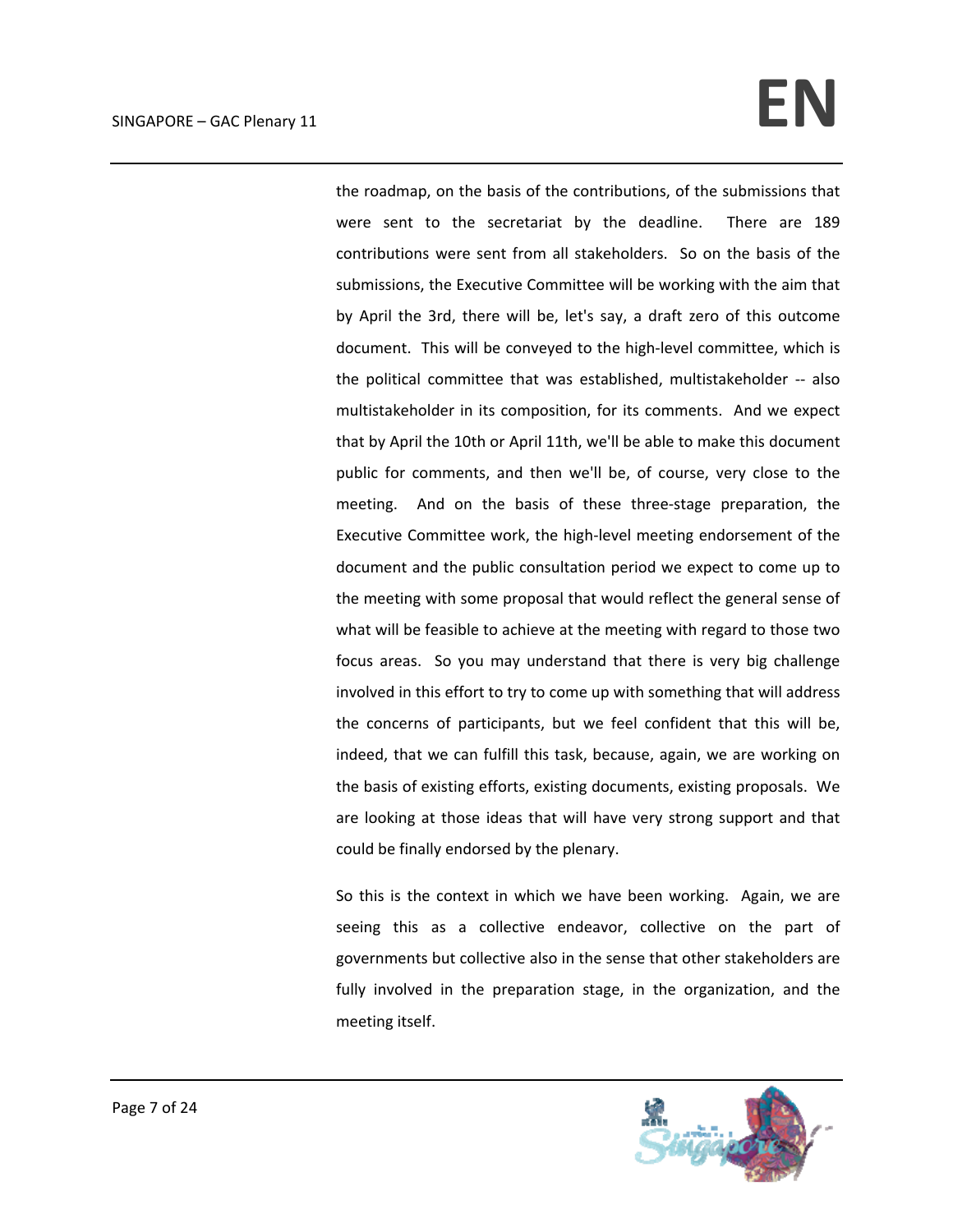So this is the -- our attempt to come up with a contribution to the existing discussions on Internet governance relating to the existing processes, and they same time trying to energize those processes.

I think the speech that was made by -- and I finish with this -- at the General Assembly, in a way -- this is our understanding, in a way reflected concerns that are from all parties, both ‐‐ not only governments but also stakeholders in the sense that we need some clarity among us on agreed principles, agreed feelers for Internet governance, and we think also the time is mature enough for us to collectively reflect on interventions that might lead us to the improvement of the framework we have for Internet governance.

So the idea is to, and this is the effort we are undertaking, to seize this moment. We think this moment is right. It is a moment that allows for discussion among different stakeholders. If we think of the one and a half year goal, it think that might be impossible to undertake such a task, but we think today we have the conditions for this to take place and on behalf of the Brazilian government, which is part of the multistakeholder effort, I'd like to stress that the call made by President Dilma is to set the stage for this discussion to happen. And, wishfully, we can, at the end of the meeting, come up with an agreed understanding of ‐‐ in regard to those focus area principles and roadmap of what is necessary for us to move ahead with the Internet governance effort we have been undertaking.

So I will stop at this, and I'll be ready to take your questions. But before that, I'd like, with your permission, Madam Chair, to hand it over to my colleague from the Ministry of Communications. Flavio Lenz is the

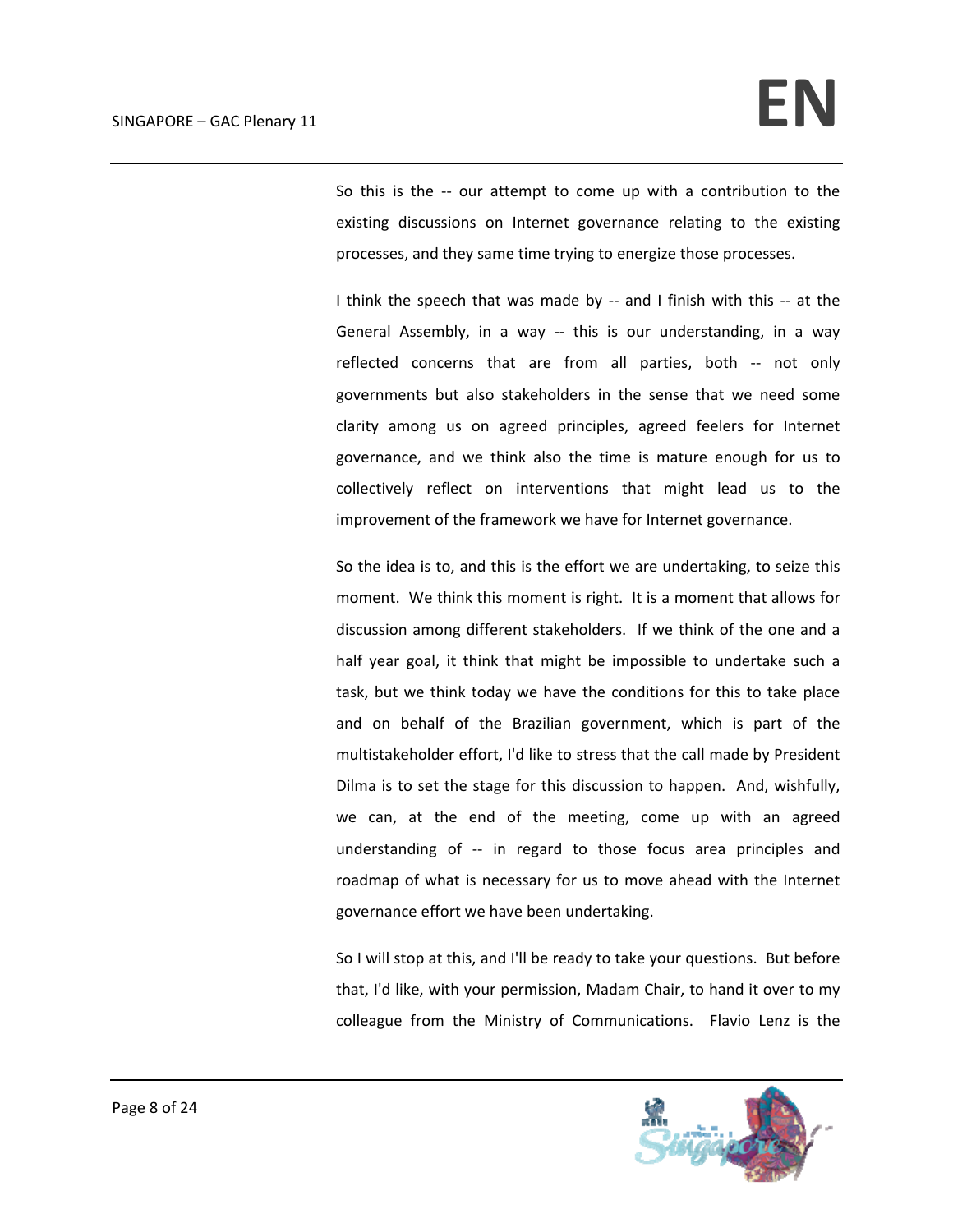international advisor to Minister Paulo Bernardo who heads the high‐ level committee, and in that capacity, I would like to ask him to complement what I have said.

Thank you.

FLAVIO LENZ: Thank, Ambassador. I think you did a great job and a very good briefing about the meeting.

> I just want to say, well, I'm a newcomer to this meeting here in Singapore. This is the first time in ICANN. So I am not there to try to say something that you don't know, but this is a multistakeholder meeting which is going to happen in Sao Paulo. And it's being organized in a multistakeholder way. But of course you know better than me that the governments is one of the stakes, and with significant importance.

> So we want to make sure that the stakes are appropriately represented there in Sao Paulo, and we want to make sure that governments will be appropriately represented there in Sao Paulo and in the ideas of the documents and so on.

> From our side, the Ministry of Communications, Minister Paulo Bernardo is running the coordination of the high‐level multistakeholder committee which is formed by 12 governments, including the European Commission, and also two U.N. institutions. On this case, it's ITU, UNDESA. And also to have other members from the iNet community.

> We had a -- the first meeting and probably the only one with the presence of the ministers in Barcelona, taking the opportunity of the

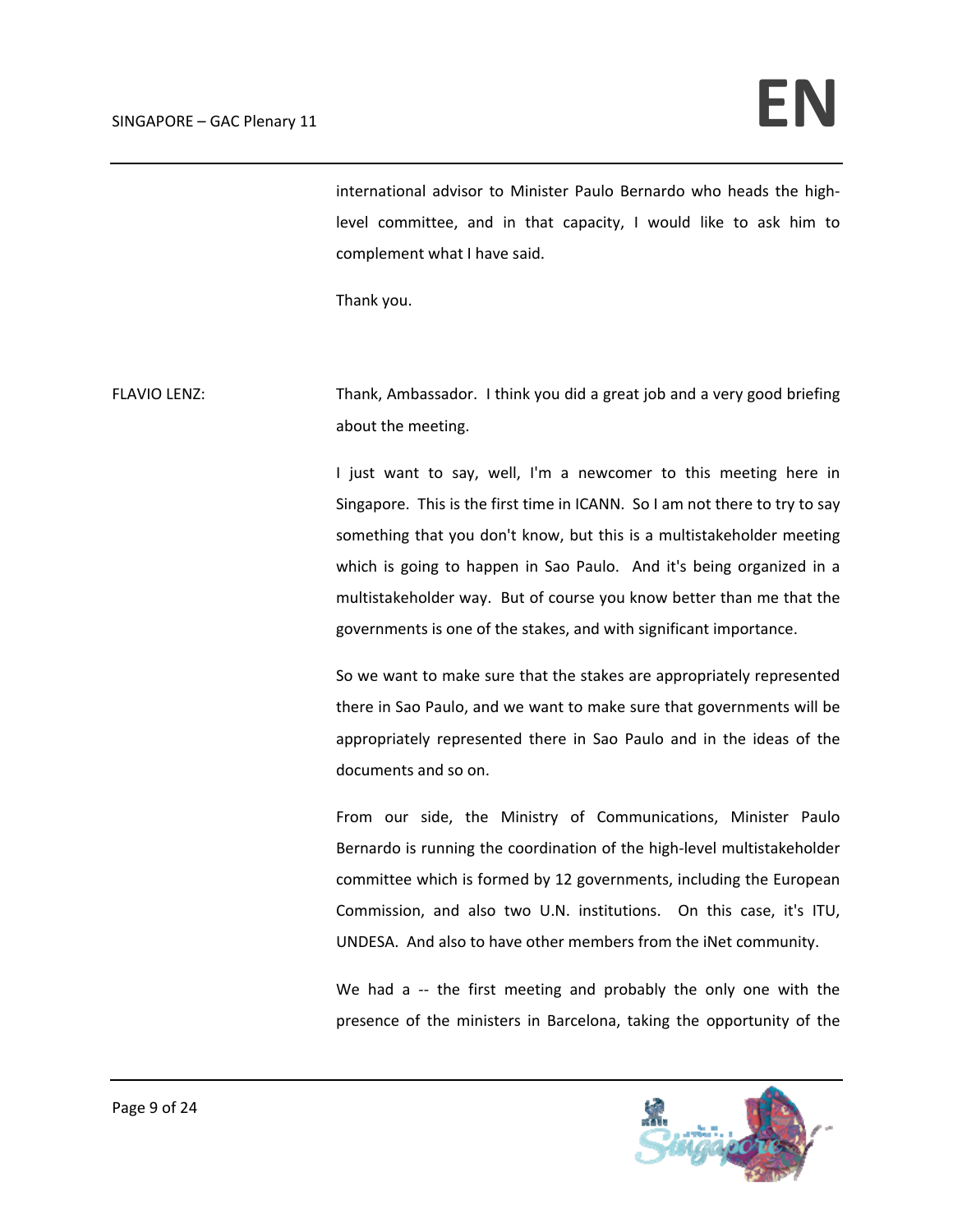GSMA Mobile Congress there in Barcelona. It was really successful. We had on the table six ministers and other representatives from the countries which were represented there at the high-level multistakeholder community, and also representatives from the private sector, from the academia, from the civil society and so on.

So that gives a good feel of the level of dialogue that we're going to have there in Sao Paulo.

I'd like to make an invitation for the countries which are part of the high-level committee. We're going to have a meeting today so that we can discuss about the participation of this ‐‐ of these countries on the coming weeks, coming days maybe. And that will take place at one o'clock, one of the rooms. We send a message to one of the ones who participate in this committee and if you didn't let us know, let us know by the end of this presentation here.

Well, we current really expect that your governments will be present there in Sao Paulo and we have massive participation from countries from all the globe.

And we look forward to meet you in Sao Paulo on 23rd of April. Thank you.

CHAIR DRYDEN: Many thanks to both of you for a very informative session about the upcoming meeting.

> Do colleagues have any questions or comments that they would wish to make?

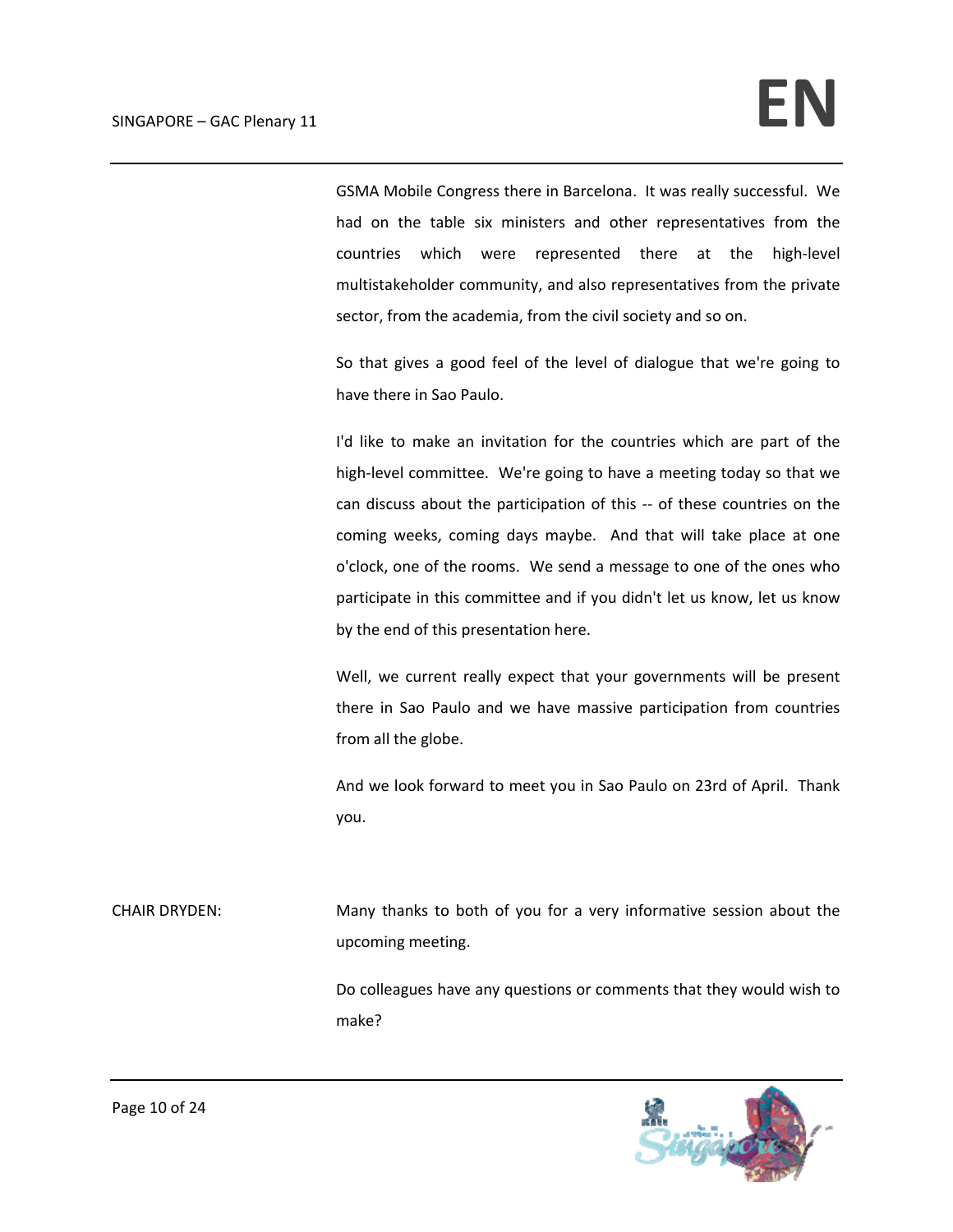Okay. I see Indonesia, Iran, and Japan.

INDONESIA: Thank you, Chair. I just would like to ask, because you are mentioning about the coming of a minister and so on. I just want to know whether Brazil will send an invitation letter to the minister directly; and then we will say yes or no, he or she will be coming or not. Or, because until now, what we have received is the (indiscernible) note from the embassy to the ministry of foreign affairs. And, of course, we have responses to that. We have response by note from the Brazilian embassy in Jakarta to our foreign ministers, because the foreign minister will then ask the technical ministry, in this case, the ICT minister for -- Indonesian minister for ICT to respond. But we do the communication through the ministry of foreign affairs. So I wanted to know where you will notify the minister directly. Thank you.

>> Yes. One thing we have done as foreign affairs is to make sure we reach out to governments through the diplomatic channels. We think this is the only way to ensure (indiscernible) treatment of different countries. One of the lessons we have learned is that different countries attach different -- or assign this issue and the leadership of Internet governance to different sections of governments. In some cases we have been informed that the representation will be exerted by foreign affairs. In some cases, we have been told the representative will come from the minister of communications. In other cases, it is the preference of governments to assign representation to security

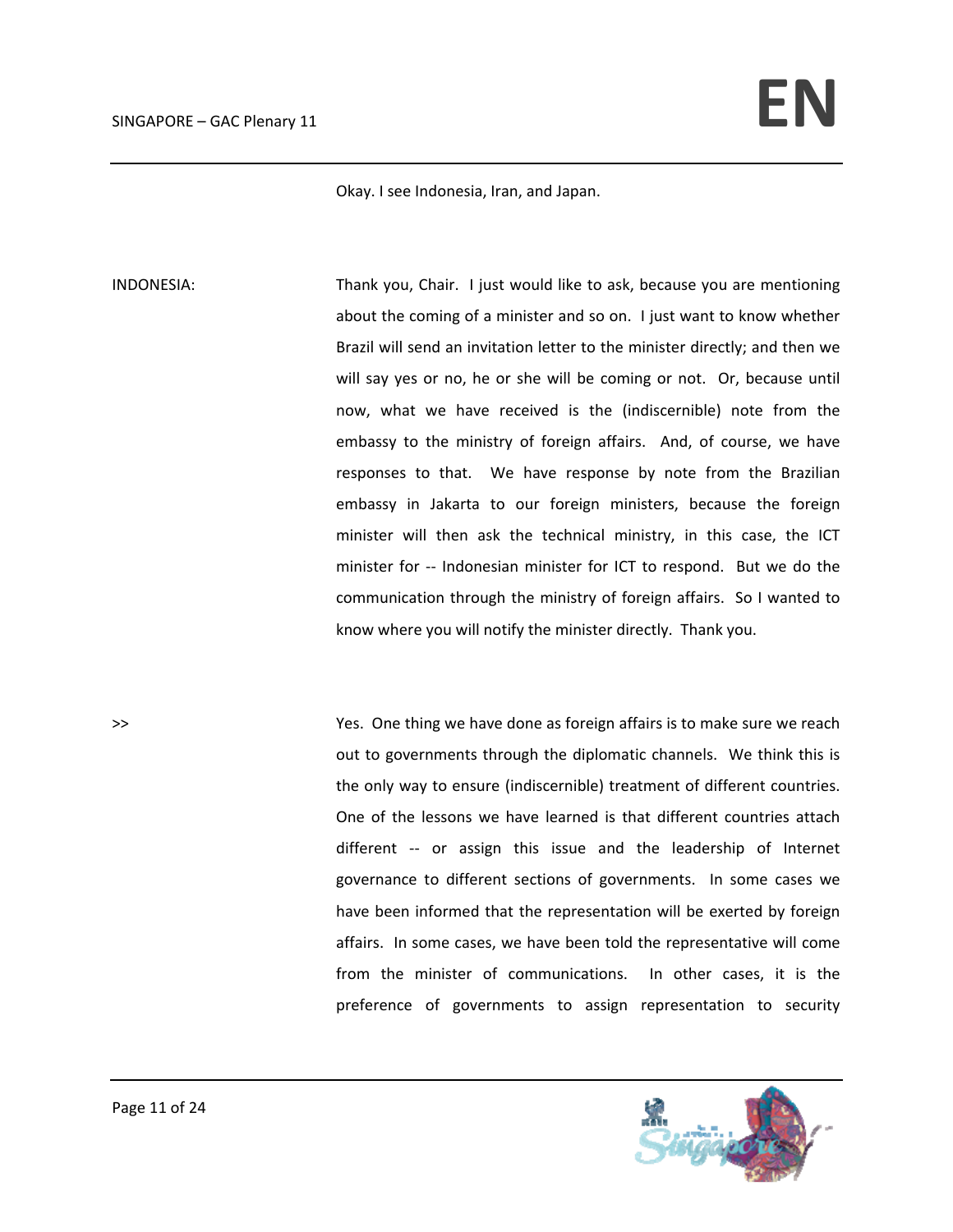minister, for example. So it is not upon the Brazilian government to choose who will be sent to the meeting.

So, by resorting to the diplomatic channel, which is the ordinary way of doing things, we want to make sure that we receive from governments the indication fielded by foreign affairs of who should be there. Of course, our expectation is that foreign affairs will coordinate the technical ministry as appropriate. And we have even encouraged that those technical officials will coordinate with their minister of foreign affairs. But we will not be in a position to address directly any particular ministry, because this would entail choice. We will be choosing who should come. And we want to make sure that the representative that will come is the representative empowered by the government as such. And this is the traditional way we do things among government that we use the diplomatic channel.

We -- in the case of Indonesia, who is a member of the high-level committee, we have approached your government. We have an indication of an individual that will sit on this high‐level committee. And those that are members of the high‐level committee are already accredited to be in the meeting. But, as regards the -- your official delegation, we would expect this to come through the minister of ‐‐ your minister of foreign affairs. And we encourage that internal coordination will be made. We can informally, even through our embassy, also let know that such and such persons are the one that are. But we cannot go beyond that. Because, otherwise, we would be, let's say, picking and choosing which -- and again, the lesson we have learned is that different governments take different approaches in that

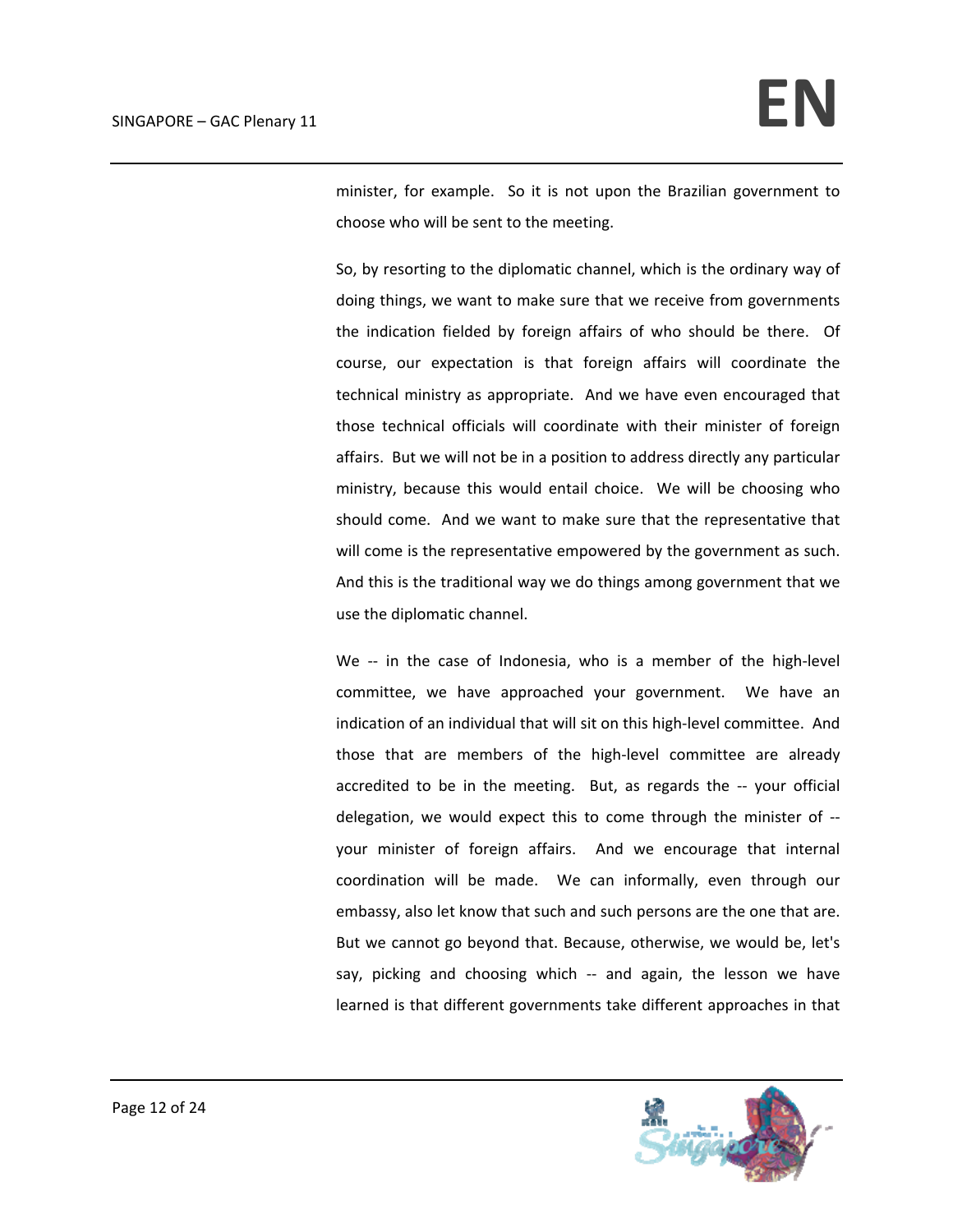regard, and we do not want to interfere with national decisions as such. Thank you.

>> Just in the case of Indonesia, I am glad we have met you here. We have been trying to contact you a lot of time. And usually a lot of the e-mails just return. That happened yesterday when we were trying to reach you here to invite you to the meeting. So let's talk after this for a brief moment, please.

CHAIR DRYDEN: Thank you. So I have a few more requests from the floor. I have Iran, Japan, China, and Malaysia.

Iran, please.

IRAN: Thank you. His Excellency, Ambassador, thank you to the Brazilian Minister of Communication. Good morning, ladies and gentlemen.

> Yes, first of all, we are grateful to the government of Brazil taking this initiative after the general assembly of the last year of the United Nations.

> We have been working very hard on this matter immediately after the GAC 48. Spending a lot of time. And, in fact, we have contributed an extensive document, document 122, a lot of pages, 35 pages of background giving the history of the Internet governance from 1998 up to now.

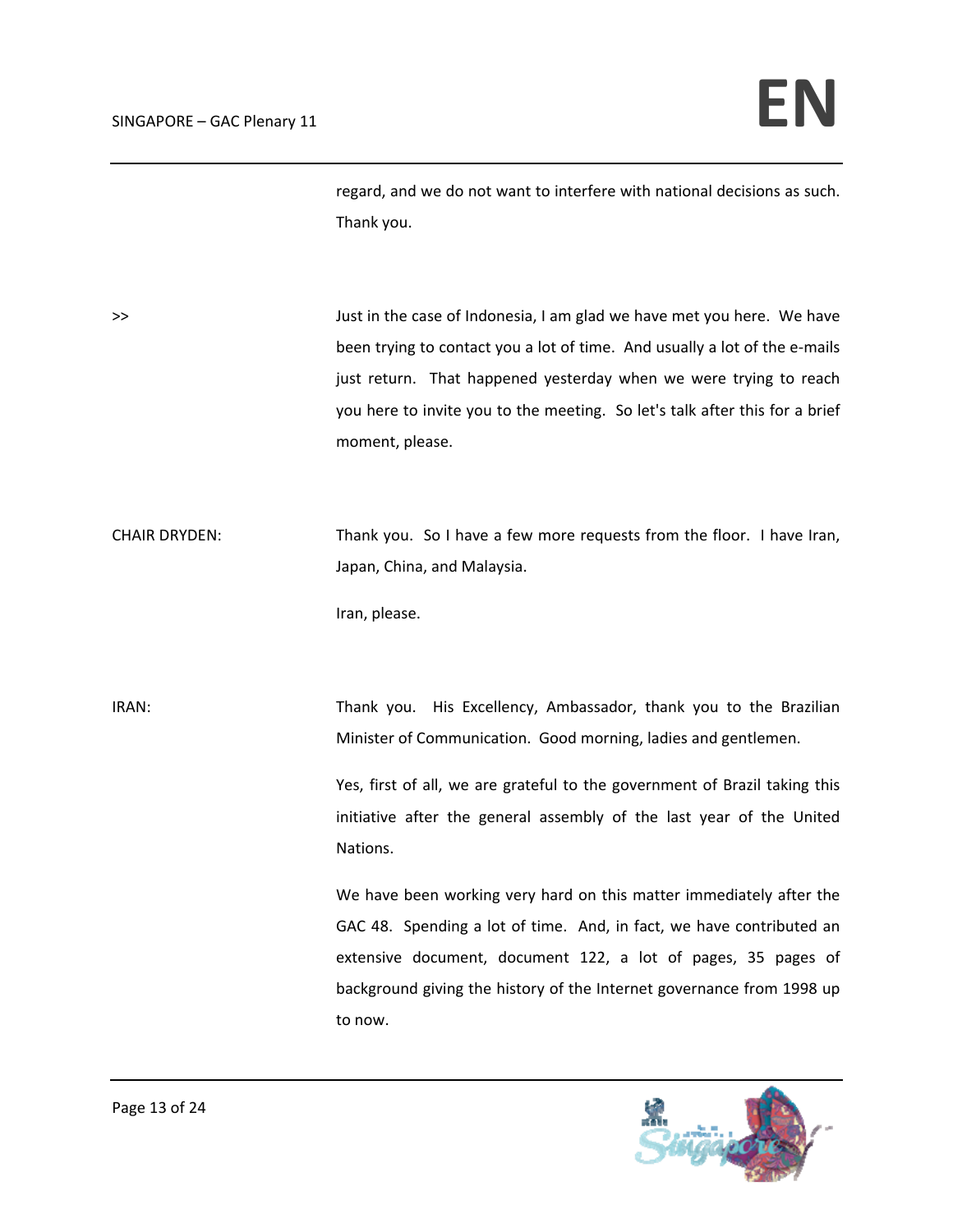And then we have also mentioned what is expected from the Sao Paulo meeting.

That is that.

You have mentioned his excellency, we have 189. We have just -- at least what I have seen last week ‐‐ 187. Among this 187 there are about less than 20 from governments. United States, China, United Kingdom, Sweden, Norway, India, Austria, France, Spain, Iran, Switzerland, Mexico, Canada, Republic of Korea, and Argentine. Maybe one or more. The remaining 160 are from the other stakeholders. Very good. Among that 32 is from the United States and 17 from Brazil and 111 from others. 19 from Africa only from five countries, the stakeholders, non‐ governmental. 20 from Asia, 5 to 6 countries. And 18 from international organizations and so on and so forth.

So the participation of government in contribution is very few.

I hope the participation of the government representative will not be as few as they are. So I would like that at least necessary message be sent to the government encouraging their participations. And one of the means would be a paragraph in the communique that we have received this kind presentation by His Excellency, the Ambassador of Brazil and the representative of the Minister of Communications with respect to this NETmundial. And it was mentioned that the -- among other stakeholders, government are most welcome and, thus, encouraging government to make preparations to attend, knowing that 2014 is a very busy day for governments. There are many, many other meetings. Not -- let's say if you take it communication-wise, ICT-wise, we have W3C next week. And then we have, potentially, a few other ones and

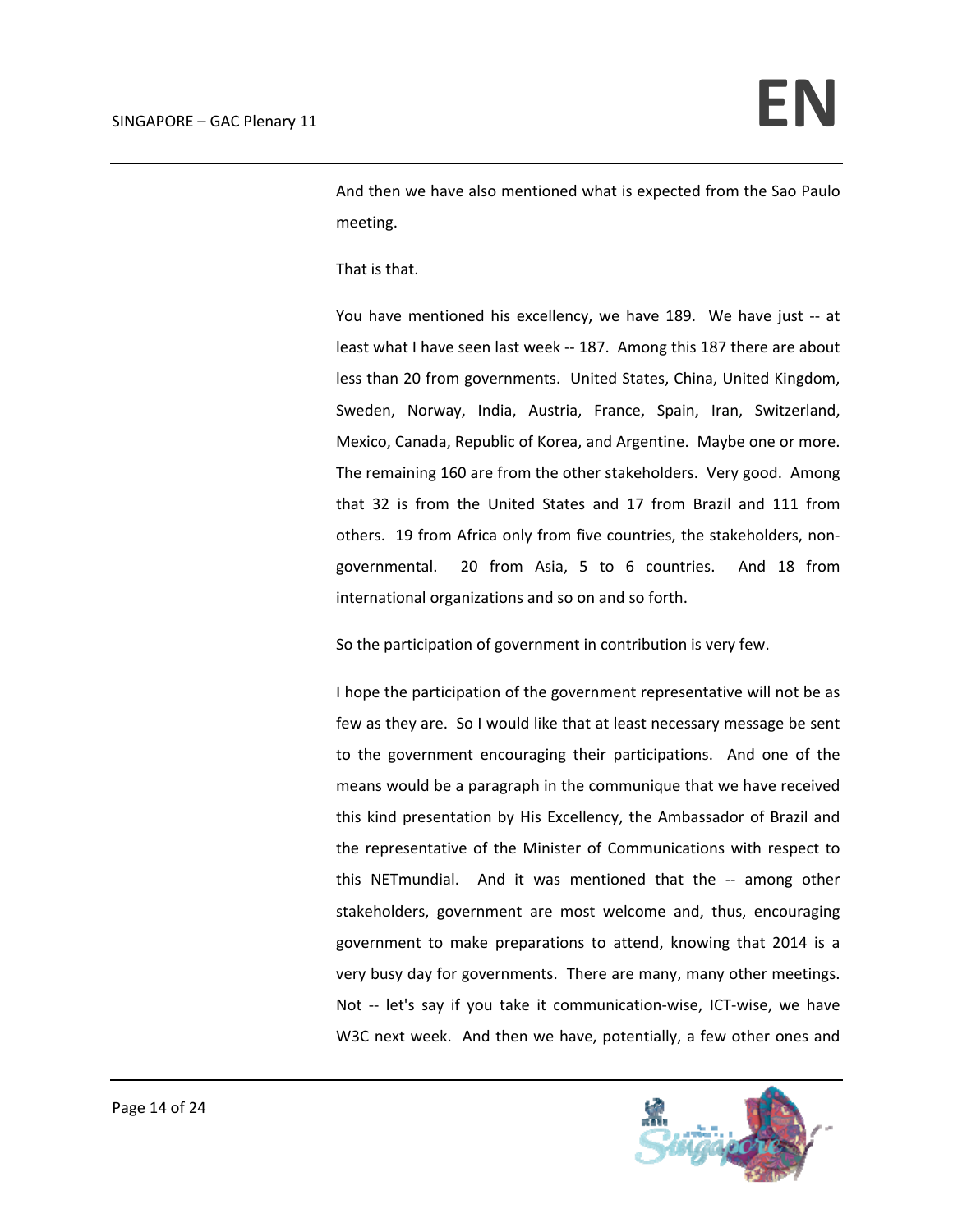## $SINGAPORE - GAC Plenary 11$

other conferences. So the financial situations of many countries are very, very limited. Nevertheless, this is the most important meeting that they need to participate. And, in fact, in our document we have mentioned that our expectation of the meeting from Brazil should not be that this meeting make American. No, does not make American. This meeting would establish the guidelines. And then the most important things of what do we do after that? And that is what we put in the roadmap. What are the next steps? What is expected that this meeting at least ‐‐ at least agree on some, if not all, principles. And then at least they agree on the roadmap. That is very important what we do next and what is the timeline in how many years we have to finish the work.

I have looked at the documents. There are some 70% of the documents that have common denominator. So I am hoping that the committee will put them together and try to finalize them and compile them and make a list in order to facilitate the discussions. It would be very, very difficult discussions. Unless there is a very good preparation, it would be difficult to conduct the meeting if it is not well-prepared. So we should prepare that. And we should avoid going to any discussions which is not relating to the meeting. Many, many discussions is not relating to the meeting and so on and so forth. Concentrating on that issues.

And then expecting that one important issue that come between now is this transition of the IANA functions. That would have some impact on the meeting. In fact, this would limit the degree of maneuver of the meeting, giving already a path to the meeting. This is the way you have to go. Whether meeting intended to have that path of meeting, it would have full liberty to look at all possibilities. So that some issue is

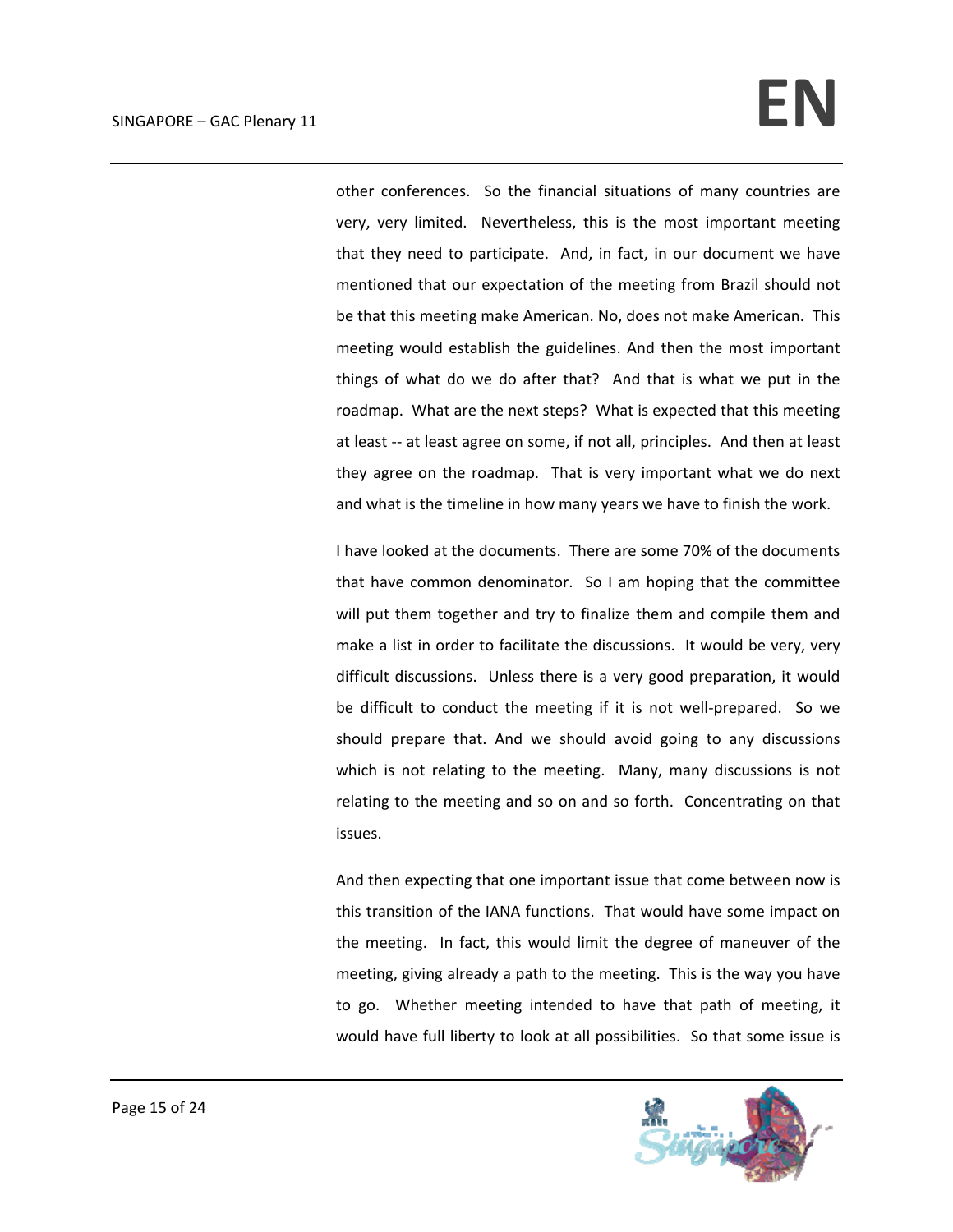very, very important. Knowing that many peoples, including ours, still they may not know how IANA functions is very difficult, is very technical, very, very technical, and so on and so forth.

And then the function of IANA transferred is on conditional basis and so on and so forth. So we have to see how it works.

So these are the things. Our expectation is that this timeline will be properly reflected and would be sufficient guidelines how the discussions will be conducted and how the countries or government should have necessary stake at this meeting. I hope that we will discuss ‐‐ let us be very frank with each other. Currently, we are not properly covered. We are still advisory. I hope that in the next situation we will not be advisory and so on and so forth. Government would have their own stakes with the equal footing, but not an advisory. We would be at stake in the situation. That is important. Whatever principle would be the government would not have an advisory. Would not be on the site and sitting with non‐voting capacity and non‐voting arrangement would have a major role in that with others.

There are many things to be yet cleared. I don't know whether Brazil meeting -- or sorry -- the Sao Paulo meeting would not establish that. They are talking about equal footing. There is no criteria. What does it mean equal footing? Equal footing on what and so on and so forth? They are talking about accountability. This is not clear what accountability they are taking. Who is accountable to whom, and what is the mission of accountability? All of these things is totally unclear.

What we know that there is -- it seems that there is some tendency to have multistakeholder approach, but we don't know what model in that

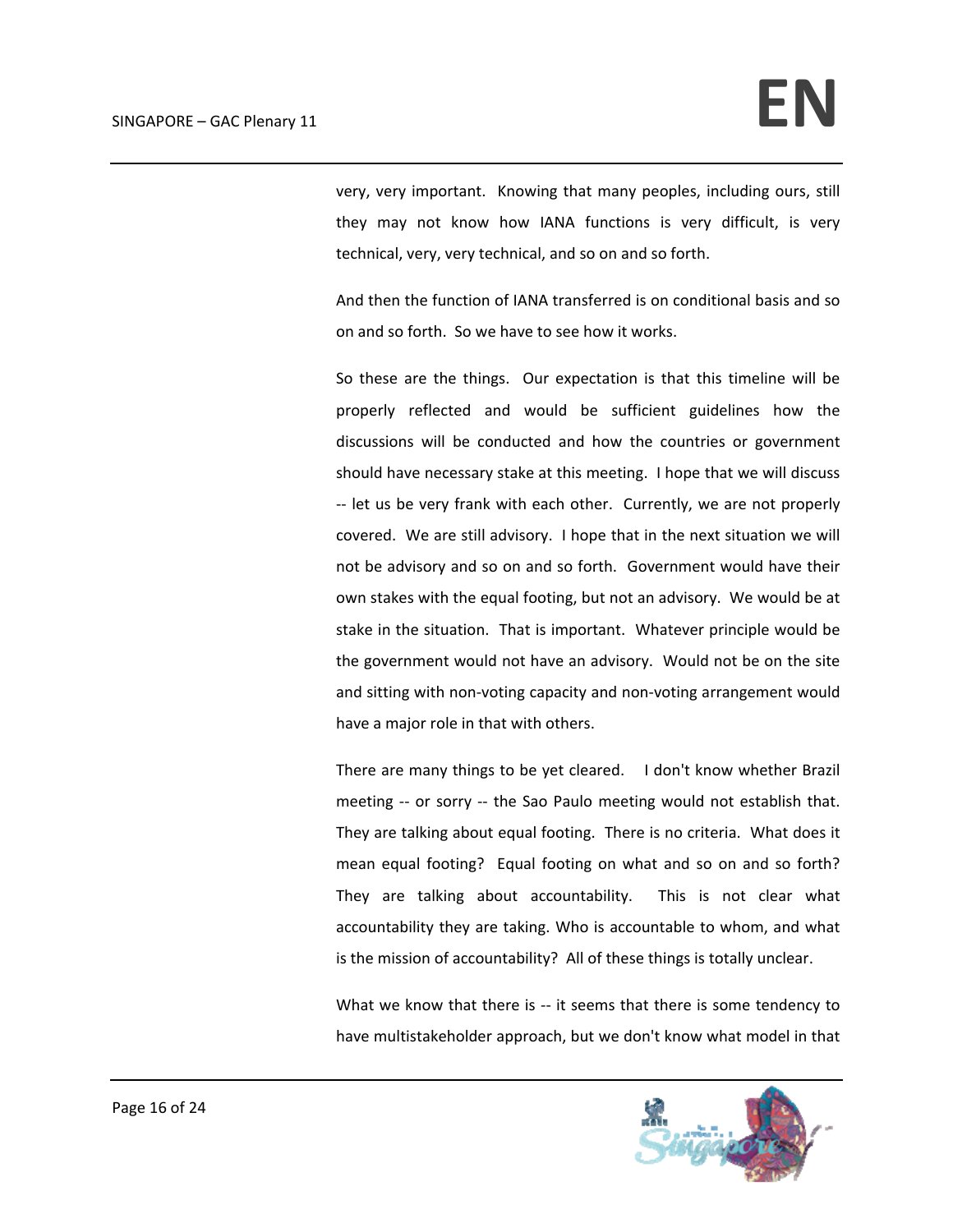## $SINGAPORE - GAC Plenary 11$

approach. There are many models in multistakeholder approach. Model 1, 2, 3, 4, 5. One model is currently what is ICANN doing? Or there will be another model of that multistakeholder. I mean, that multistakeholder model that we have to at least discuss. If you would not agree in Brazil, we have to do the next meeting we should have ‐‐ what is the constituent of that multistakeholder model? Who are the constituents? Government? Civil society? Private sector? Technical community, and so on and so forth? What is the stake of each of those, and what is the degree of participation, and what is the degree of the waiting and the presentation? Something is very, very important. The legitimacy of these people as a multistakeholder is something is yet to be understood. A person coming from a country under the name of the private sector talking what legitimacy and how it should be weighted with respect to the representative of government of millions, if not billions, of the people.

That is a very important ‐‐ this is the equal footing is not clear. Whether Sao Paulo would address that or not or whether they put it in the next meeting. We have a very long path to go. Very long path to go. Task is very difficult and very complex. So we would be very happy to collaborate, and we have already announced our collaborations. The issue in Iran is handled by the National Center for Cybersecurity, which is under the supreme body and counsel, which is governed by the president and several administrative ‐‐ the ministry of ICT and attach a very high importance to this meeting. And we hope that we should get something after years of expectation. And I thank you very much. And I'm sorry, Madam Chairman, I was long. But I had to explain that to the colleagues. Thank you.

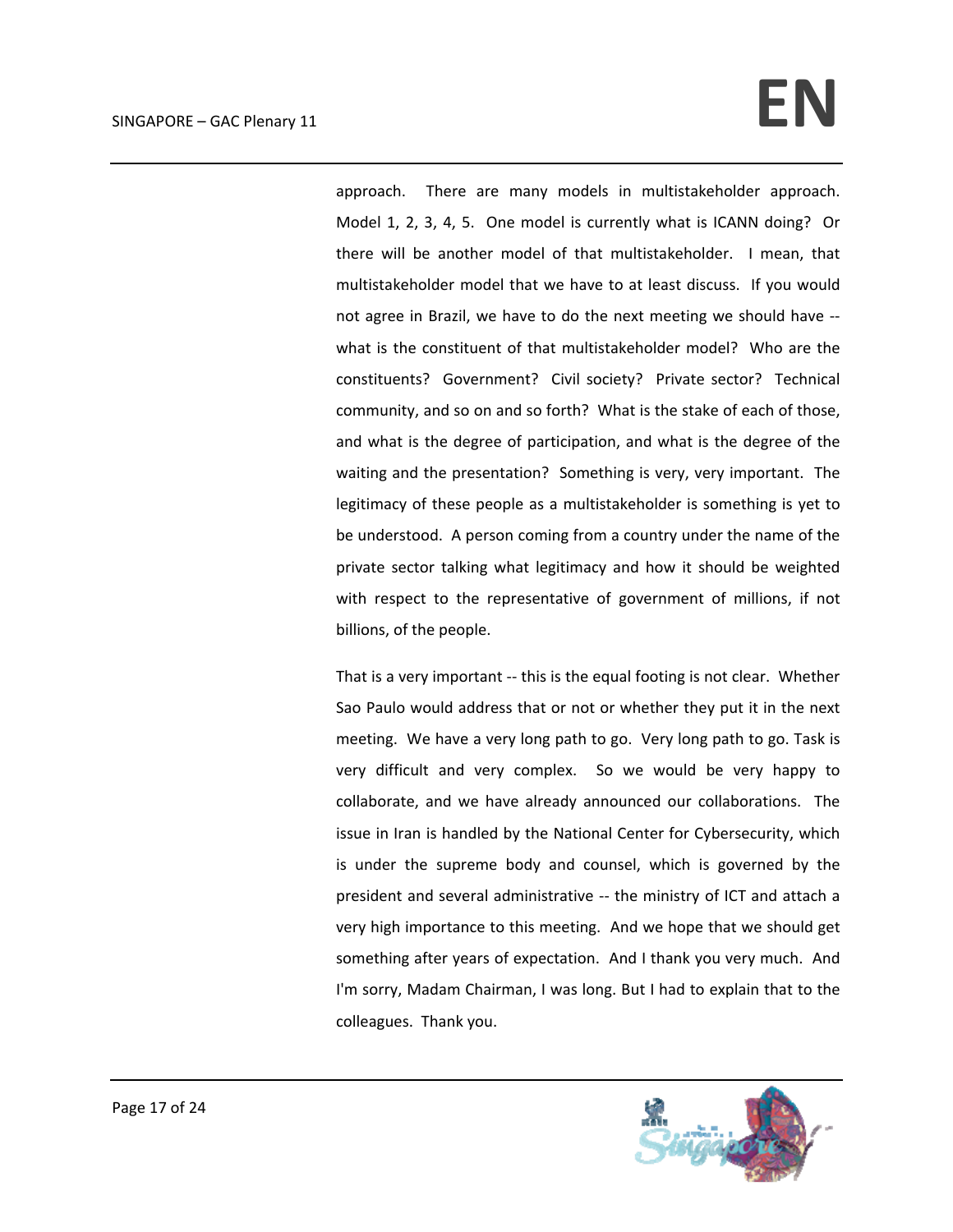CHAIR DRYDEN: Thank you, Iran. So we will take questions from the others that have requested to speak and then address them all together at the end.

So, if I can now turn to Japan, please, to comment. Thank you.

JAPAN: **Internal Contract Thank you, Chair.** 

[ Speaking language other than English ]

>> because of the Souties of the Brazil meeting to discuss, I think, many, many very important issues. Although you know China is not in the high-level committee, we have tried to participate. But China is also -will contribute its very important part in this kind of event. My not question, but suggestion is that, for this meeting to be successful, it's not just the presence of the ministers to be there. It's important that this meeting has some kind of outcomes that's a document.

> We know that the meeting is only have one month to be left for us to discuss how that the principles to be discussed or to be drafted. But I think for us for all the stakeholders, which the secretariat of this meeting or the Brazil community, maybe the high‐level committee will have some kind of preparations or some kind of arrangement for the stakeholders to send their opinions or to express their opinions on this important issue, just as our distinguished colleague of Iran, representative to the GAC has pointed out many, many very important issues. Just that what is their multistakeholder, what is the ‐‐ you know,

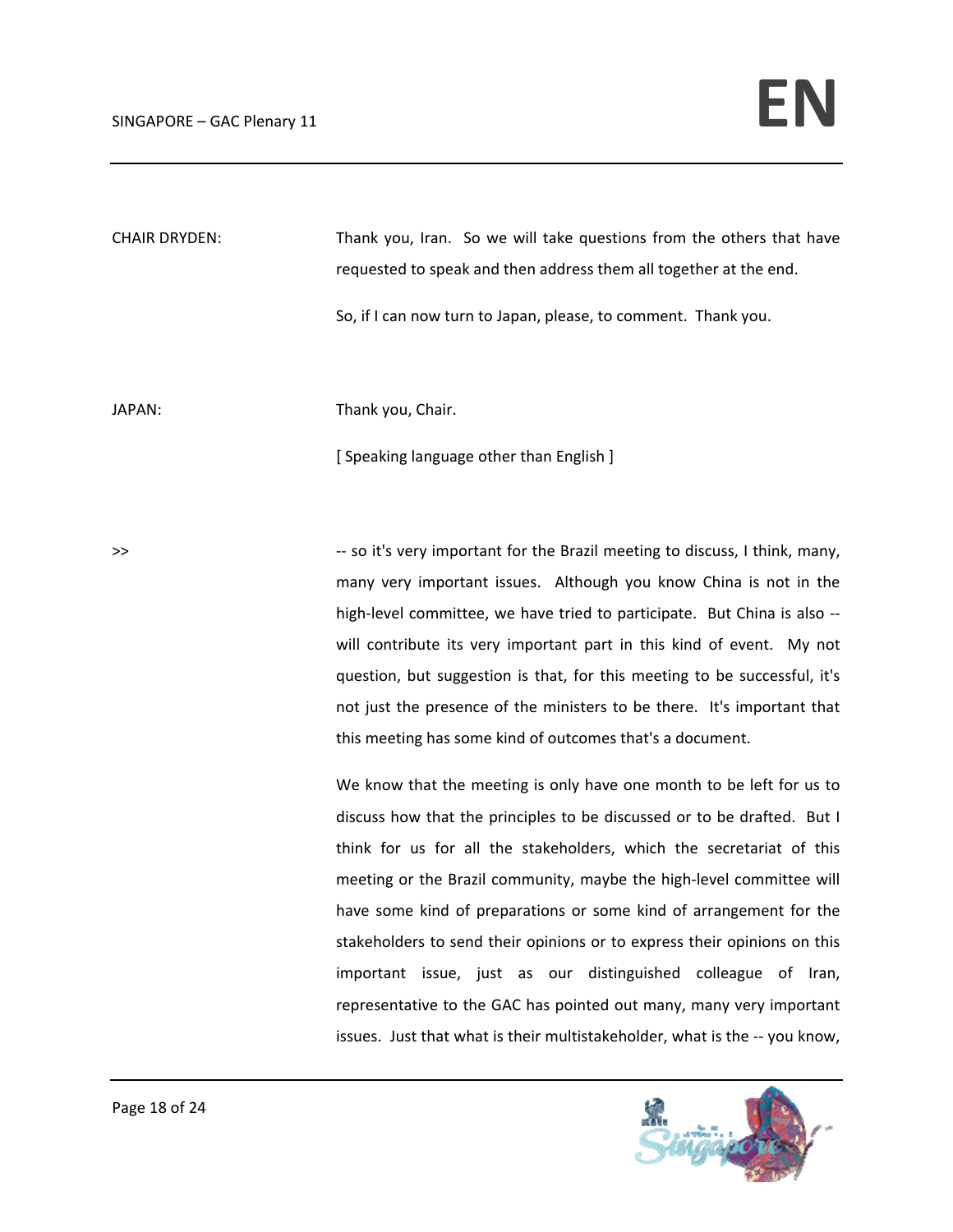the government's participation in this kind of arrangement? And also the legitimacy of the ICANN to take over this kind of rule. And also the IANA transition of this power. I think many issues are before this Brazil meeting, and we must ensure that all the stakeholders and all the voice of the stakeholders can be heard, especially, you know, the government is critical part -- is an important part in this Internet governance. So how their voice can be heard.

Before -- you know, every summit or important meetings, before that, before the holding of the meetings, there will be some face‐to‐face discussion on the document. I don't know whether in there will be some arrangement for this NETmundial meeting or there will be just the high-level committee to draft this kind of document. Because, as I said, success of this meeting will rely mostly on the document written and its outcomes. Anyway, I think including China all the other parts ‐‐ all the other countries pays much attention. This is an important meeting.

So, anyway, we will commend the work of the Brazil community to hold this very important initiative to ‐‐ you know, to improve the transition or the evolution of the Internet governance of the world. Thank you.

CHAIR DRYDEN: Thank you, China.

And we have one last question or comment from Malaysia, please.

MALAYSIA: **Hi, good morning.** First of all, I would like to just inform that we have received the invitation letter from foreign affairs. And from currently

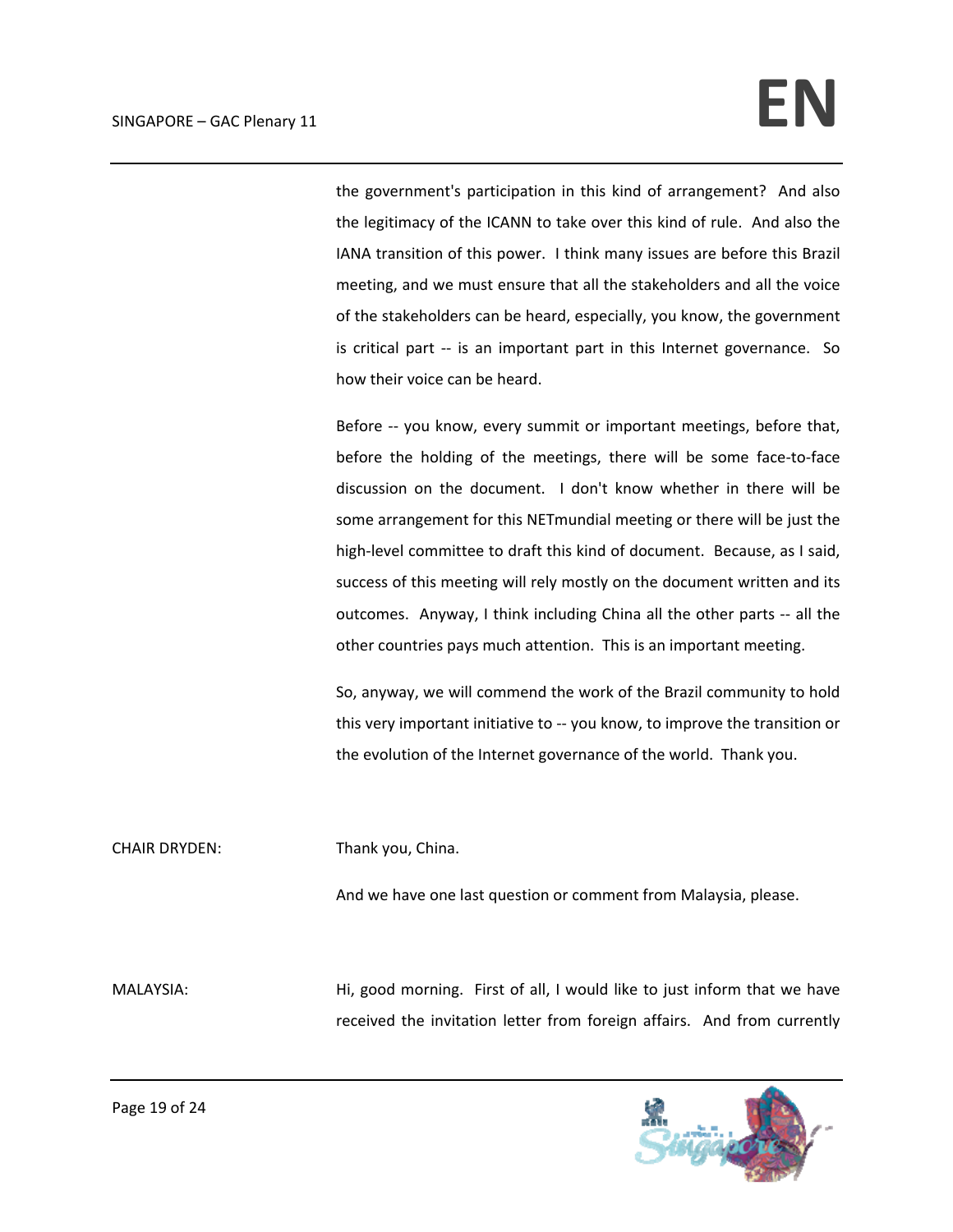we are still deciding who will be the best representative to go to NETmundial meeting.

My question is, when you explain about the document of declaration, the document zero that you plan to publish by April 3rd, can you explain a little more on that and what is the plan for that document? I'm sure the government would definitely want to understand what is it for? Thank you.

CHAIR DRYDEN: Thank you very much, Malaysia. So, if I can now turn back to the ambassador for some closing remarks and ‐‐ thank you.

AMBASSADOR FONSECA: Thank you, and I wish to thank all of those who have intervened. I think the points raised are very important. They have been in the back of our minds, and they have been a source of concern for us. Because, again, we have full perception of the challenge.

> We proposed to ourselves and to you and to the global community in a very short time frame to come up with something that is meaningful and that can be seen as a contribution to the ongoing discussions on Internet governance.

> So one point that was raised by Iran, and I think it was very important point, is the participation of governments, also when we see the contributions and we make an analysis of this. And in that sense I wish to express our understanding that those submissions, they are considered as the basis for our work as Executive Committee trying to

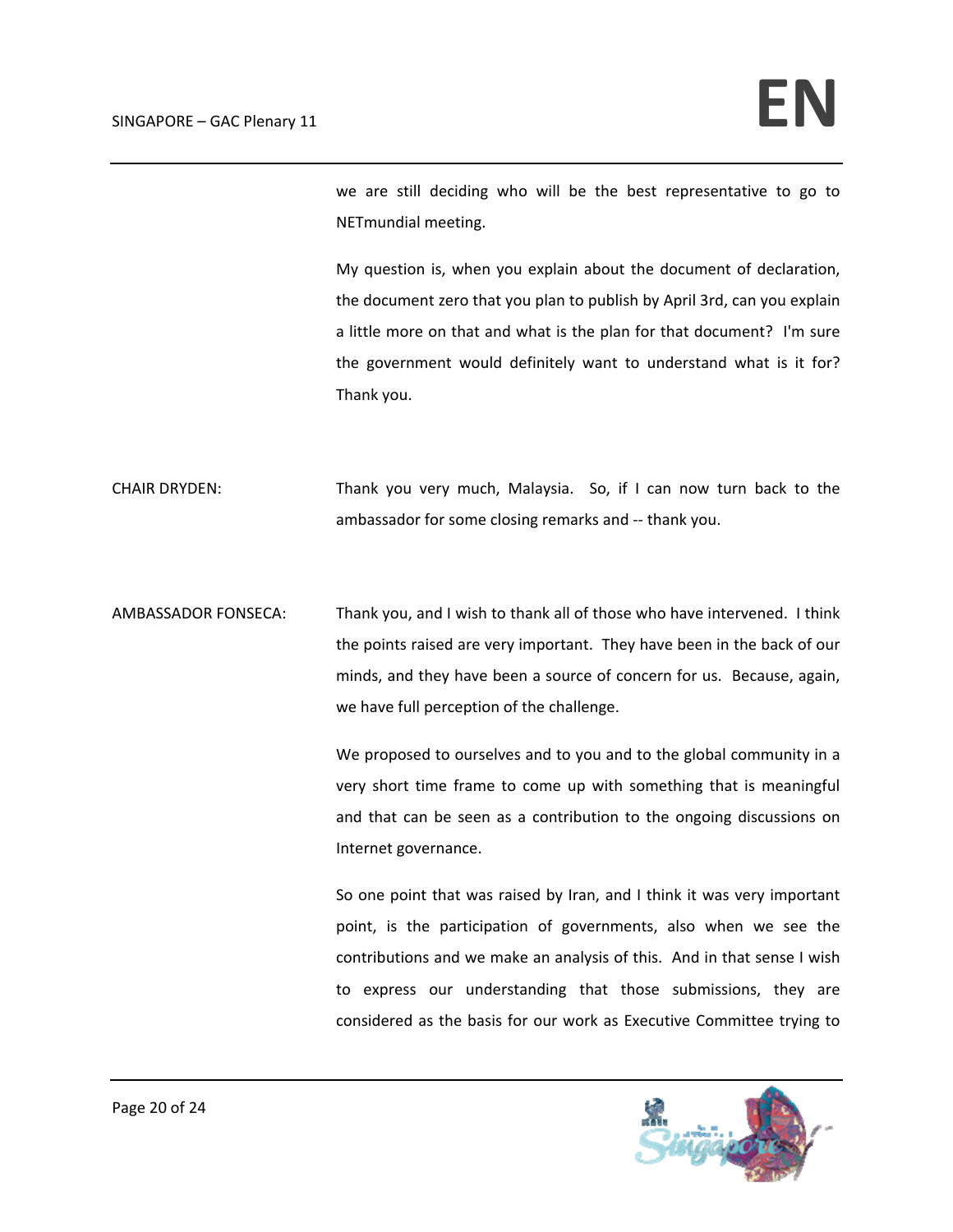put together this first draft, this draft zero. But this is a tool we'll be using trying to discern what will be the general sentiment of participants.

So -- And having full understanding that the final outcome of the meeting will be something that will have to be owned by all participants. So governments, civil society, private, will have ‐‐ for this outcome to be meaningful, they will have to have ownership on the outcomes.

So we are not aiming at engaging in a negotiating exercise. This will not be the case. We are not aiming at have final document to be voted. This, I think, will withdraw the strain for any outcome. Rather, what we'll try, this is our attempt to come up something that will reflect the general feeling of the room. And in that sense, to the point we have submissions coming from all parts of the world, from all stakeholders, that gives us the hope that we can work on the proposals to come up with something that will reflect, let's say, a general feeling, even if this will not address all the issues. We also have full understanding that this meeting will not be able to address all the important issues related to Internet governance. This would require a more -- much more time, much more effort than we have. So that's why we try to have focused discussions, and with this focus discussions on the basis. Discussion, try to discern what is the general. I think maybe this is what will be achievable in that time frame we have.

As concern the next steps, one thing I have been repeating is that the outcome of -- the follow-up will depend on the participants' decision, what they want to -- on the basis of the outcome we have, what will be

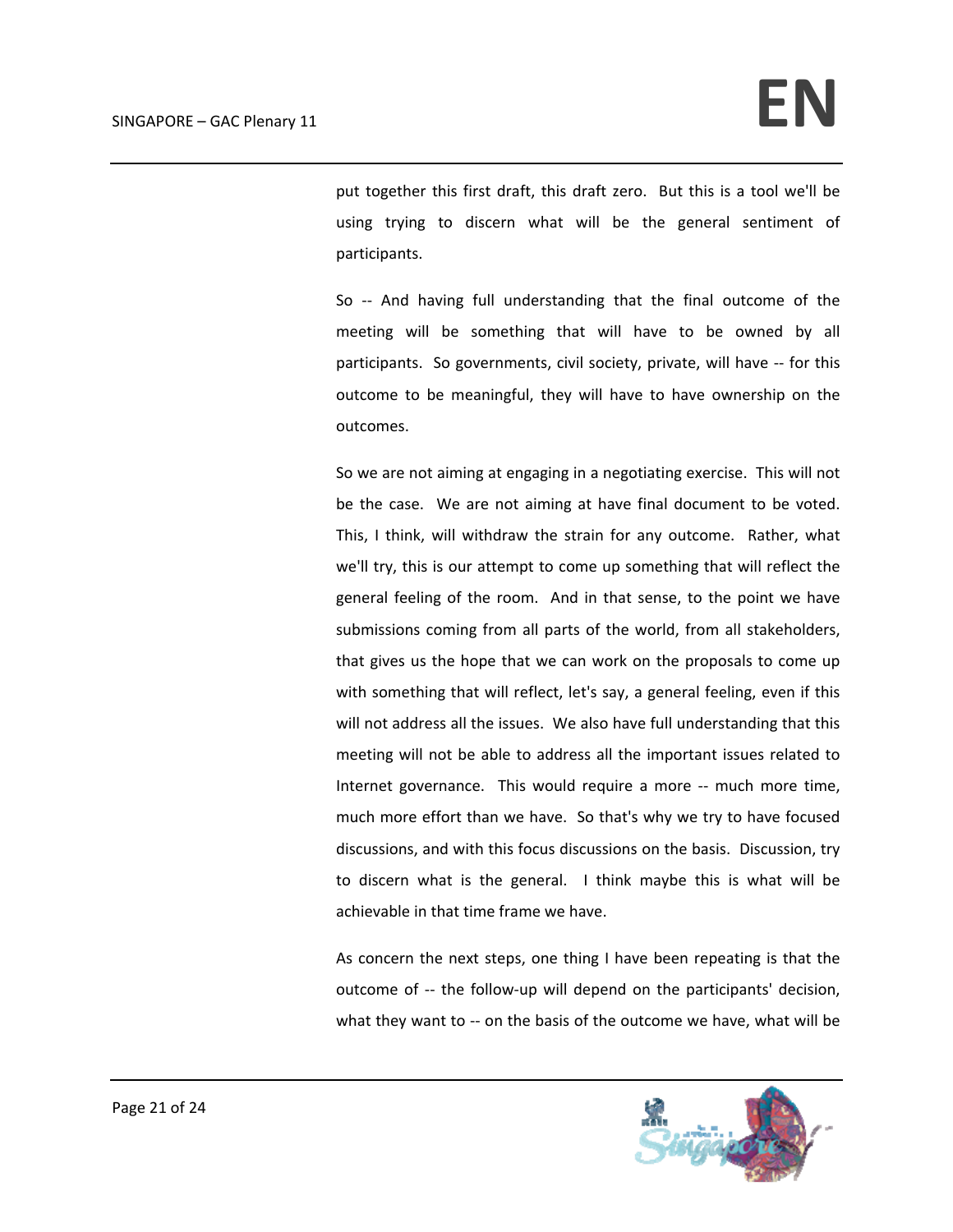the next step. President Dilma convened this meeting as a stand‐alone meeting. That does not impede a second, a follow-up meeting in the same format, if participants decide to do so. This is not something that was predecided but it will be up to participants.

I fully agree with those that, I think, also Japan and China have expressed that. We do not only want ministers to be present. By the way, not only ministers but also high-level representatives from the other stakeholders as well. I think this is not the only measure for the success of the meeting. I think, but, if we have this high-level participation from the perspective of having a good number of ministers and high-level participants coupled with a document that will be introducing some new consensus or some agreed ideas, I think the success of meeting depends on both, the level of representation at the meeting and a meaningful document. So we are working on both directions.

The announcement made by the U.S. government, of course, in a way I would say does not limit what NETmundial can do but, rather, changes the approach we want to take to this issue. Because when we read the submissions that were proposed at the meeting, there was a very clear call on, I think, a majority of submissions calling for the globalization of ICANN.

So the decision has already been announced that this will take place. So maybe now our approach to this issue should be not what needs to take place but how this can be done. To the extent we can come up with some agreed direction of the process, I think that will be the contribution we can make to this issue.

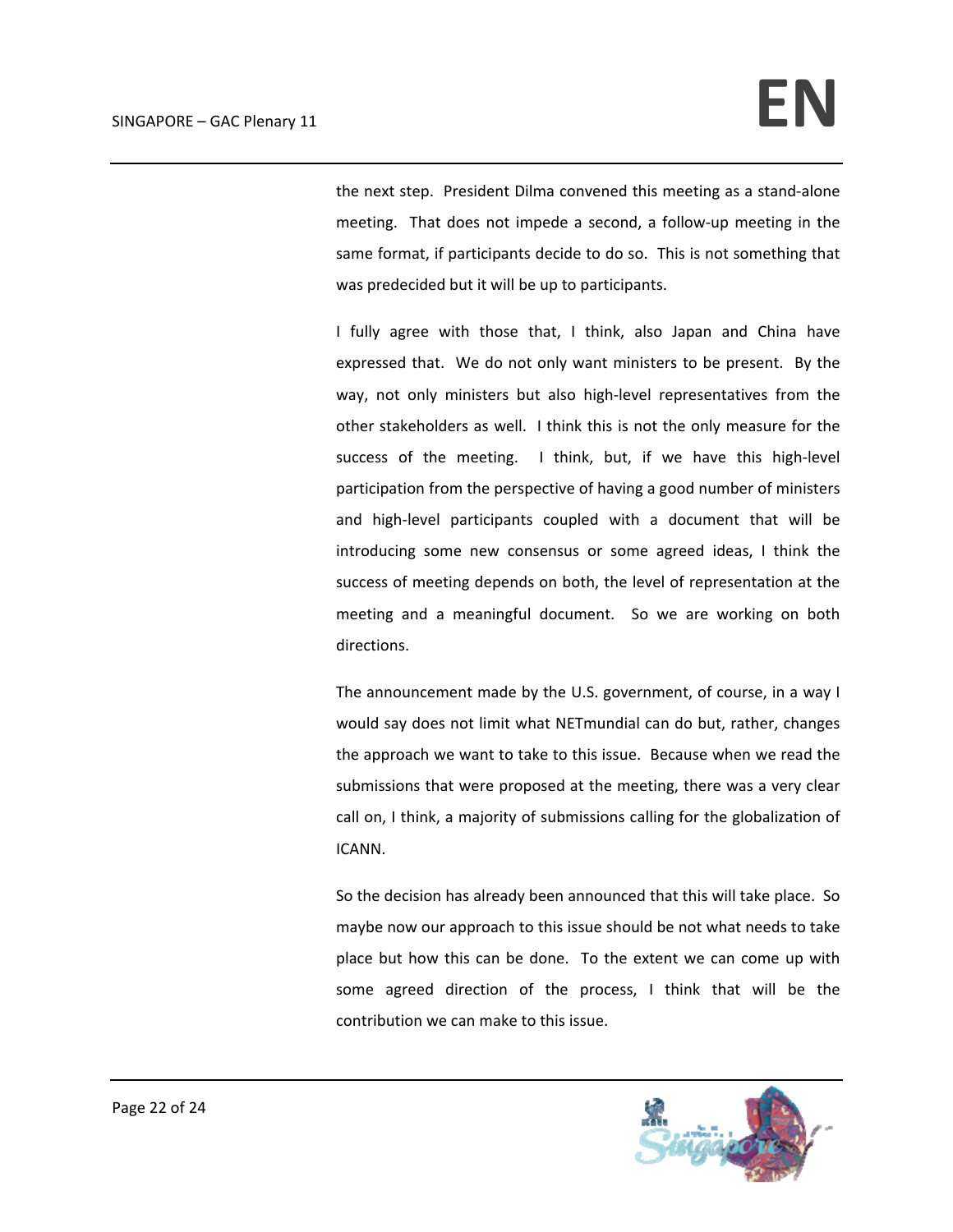Japan has mentioned the idea of rough consensus. This is not completely clear on the part of the organizing committee but maybe this is what will be feasible. Again, we are not aiming at having a negotiated document, a voted document. Maybe at this point, a rough consensus would be the one that would be more feasible.

Opportunity to express statements, yes. We are making a very serious effort to attract participation at ministerial level. We want to make sure ministers and also the delegations, even though they're not headed by ministers, have appropriate occasion to express themselves. We are working with the executive to ensure that in the organization of the work, there will be a proper space for that.

I think -- Yes. I think China has mentioned U.S. announcement. I have already mentioned and not only the (indiscernible) of Ministers.

Documents, as I said it is not yet fully ‐‐ we do not have a full outline of the documents. The sense we have, the final outcome should have two sections, one dealing with principles, one with the roadmap. The Executive Committee at this moment is working on this between this week and next week, so it is maybe premature at this point to give some more clarity, but the general sense is that this document will have those two -- will address the two focus areas. And as I have said, we want to show to the extent possible maximum transparency so it will be posted on the Web site of the conference and submitted to public comments as soon as the high-level committee will also have the opportunity to go through it and comment on the documents.

So again, we are ‐‐ We have tried to put up a framework that will allow us to move in that direction, but we are fully convinced that this is a